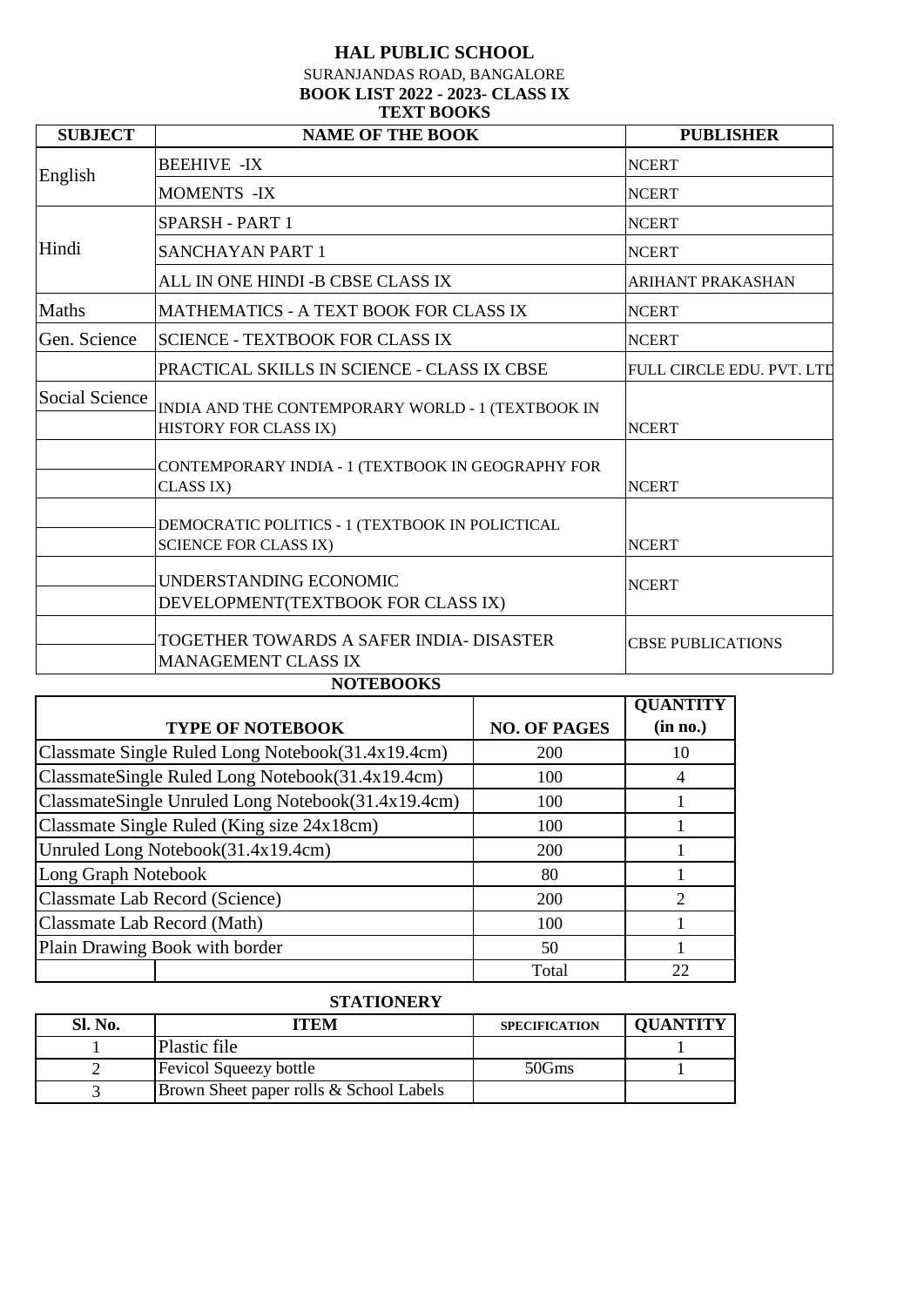SURANJANDAS ROAD, BANGALORE **BOOK LIST 2022 - 2023- CLASS X TEXT BOOKS**

| <b>SUBJECT</b> | <b>NAME OF THE BOOK</b>                                                        | <b>PUBLISHER</b>          |
|----------------|--------------------------------------------------------------------------------|---------------------------|
| English        | <b>FIRST FLIGHT</b>                                                            | <b>NCERT</b>              |
|                | FOOTPRINTS WITHOUT FEET                                                        | <b>NCERT</b>              |
|                | <b>SPARSH - PART 2</b>                                                         | <b>NCERT</b>              |
| Hindi          | <b>SANCHAYAN PART 2</b>                                                        | <b>NCERT</b>              |
|                | ALL IN ONE HINDI -B CBSE CLASS X                                               | <b>ARIHANT PRAKASHAN</b>  |
| <b>Maths</b>   | MATHEMATICS - A TEXT BOOK FOR CLASS X                                          | <b>NCERT</b>              |
| Gen. Science   | <b>SCIENCE - TEXTBOOK FOR CLASS X</b>                                          | <b>NCERT</b>              |
|                | PRACTICAL SKILLS IN SCIENCE - CLASS X CBSE                                     | FULL CIRCLE EDU. PVT. LTD |
| Social Science | INDIA AND THE CONTEMPORARY WORLD -2 (TEXTBOOK IN<br>HISTORY FOR CLASS X)       | <b>NCERT</b>              |
|                | CONTEMPORARY INDIA - 2 (TEXTBOOK IN GEOGRAPHY FOR<br>CLASS X)                  | <b>NCERT</b>              |
|                | DEMOCRATIC POLITICS - 2 (TEXTBOOK IN POLICTICAL<br><b>SCIENCE FOR CLASS X)</b> | <b>NCERT</b>              |
|                | UNDERSTANDING ECONOMIC DEVELOPMENT<br>(TEXTBOOK FOR CLASS X)                   | <b>NCERT</b>              |
|                | TOGETHER TOWARDS A SAFER INDIA- DISASTER<br>MANAGEMENT CLASS X                 | <b>CBSE PULICATIONS</b>   |

#### **NOTEBOOKS**

|                             |                                                   |                      | <b>QUANTITY</b> |  |
|-----------------------------|---------------------------------------------------|----------------------|-----------------|--|
|                             | <b>TYPE OF NOTEBOOK</b>                           | <b>NO. OF PAGES</b>  | (in no.)        |  |
|                             | Classmate Single Ruled Long Notebook(31.4x19.4cm) | 200                  | 9               |  |
|                             | ClassmateSingle Ruled Long Notebook(31.4x19.4cm)  | 100                  | 3               |  |
|                             | Classmate Single Ruled (King size 24x18cm)        | 100                  |                 |  |
|                             | Unruled Long Notebook(31.4x19.4cm)                | 200                  |                 |  |
|                             | Unruled Long Notebook(31.4x19.4cm)                | 100                  |                 |  |
| Long Graph Notebook         |                                                   | 80                   |                 |  |
| <b>Classmate Lab Record</b> |                                                   | 100                  | 3               |  |
|                             | Plain Drawing Book with border                    | 50                   |                 |  |
|                             |                                                   | Total                | 20              |  |
|                             | <b>STATIONERY</b>                                 |                      |                 |  |
| Sl. No.                     | <b>ITEM</b>                                       | <b>SPECIFICATION</b> | <b>QUANTITY</b> |  |
|                             | Plastic file                                      |                      |                 |  |
| $\overline{2}$              | Fevicol Squeezy bottle                            | 50Gms                | 1               |  |
| 3                           | Brown Sheet paper rolls & School Labels           |                      |                 |  |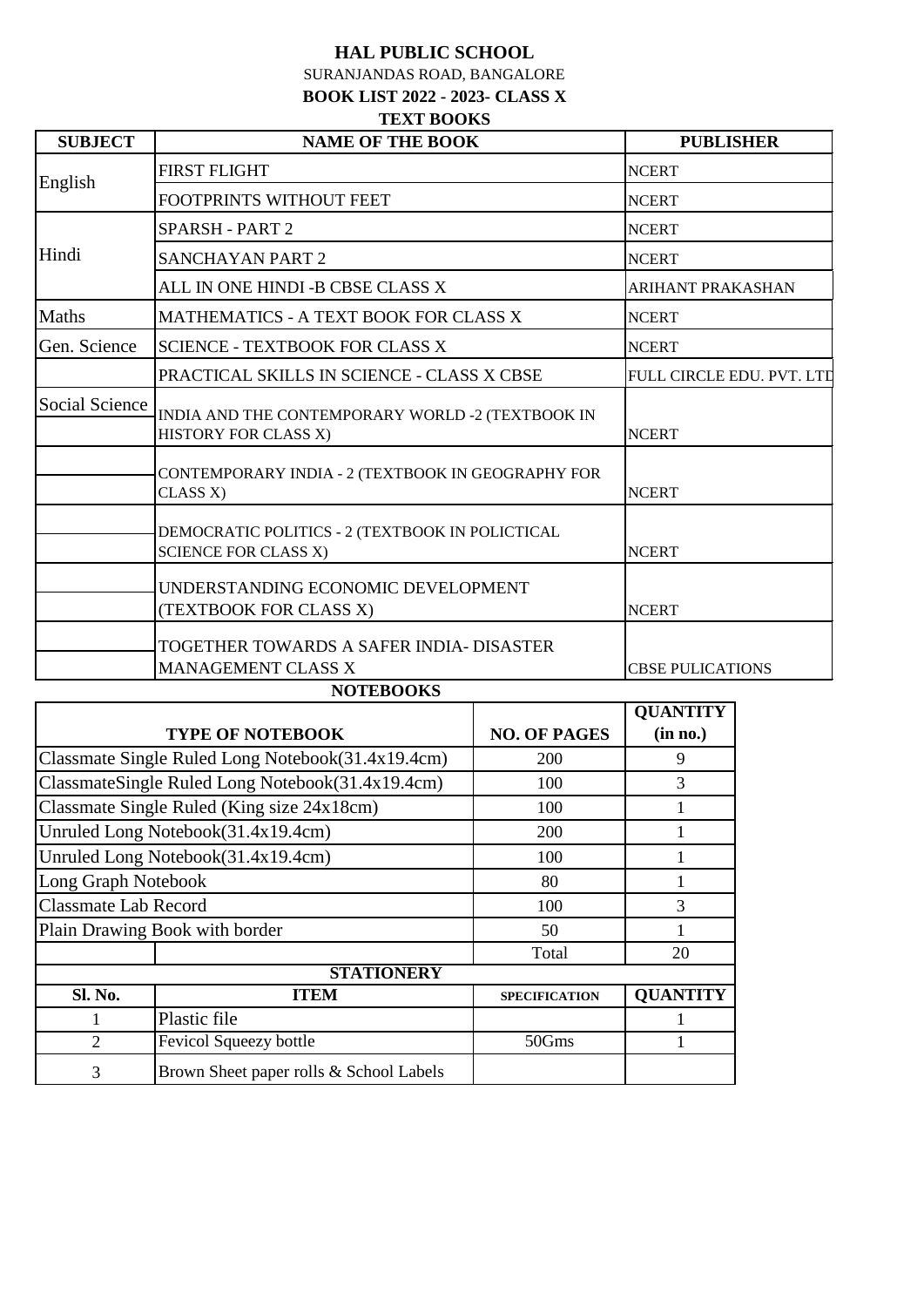SURANJANDAS ROAD, BANGALORE **BOOK LIST 2022 - 2023- CLASS XI**

#### **TEXT BOOKS**

| <b>SUBJECT</b> | <b>NAME OF THE BOOK</b>                                            |                     | <b>PUBLISHER</b>          |             |
|----------------|--------------------------------------------------------------------|---------------------|---------------------------|-------------|
| English        | <b>HORNBILL</b>                                                    |                     | <b>NCERT</b>              |             |
|                | <b>SNAPSHOTS</b>                                                   |                     | <b>NCERT</b>              |             |
| Physics        | TEXTBOOK OF PHYSICS - VOLUME I                                     |                     | <b>NCERT</b>              |             |
|                | TEXTBOOK OF PHYSICS - VOLUME II                                    |                     | <b>NCERT</b>              |             |
|                | PRACTICAL SKILLS IN SCIENCE - CLASS XI CBSE                        |                     | FULL CIRCLE EDU. PVT. LTI |             |
| Chemistry      | TEXTBOOK OF CHEMISTRY - VOLUME I                                   |                     | <b>NCERT</b>              |             |
|                | TEXTBOOK OF CHEMISTRY - VOLUME II                                  |                     | <b>NCERT</b>              |             |
|                | COMPREHENSIVE LAB MANUAL - CHEMISTRY                               |                     | LAXMI PUB.                |             |
| <b>Maths</b>   | MATHEMATICS - A TEXTBOOK FOR CLASS XI                              |                     | <b>NCERT</b>              |             |
| <b>Biology</b> | <b>BIOLOGY TEXTBOOK FOR CLASS XI</b>                               |                     | <b>NCERT</b>              |             |
|                | COMPREHENSIVE LAB MANUAL - BIOLOGY                                 |                     | <b>LAXMI PUB.</b>         |             |
| or             |                                                                    |                     |                           |             |
| Computer Sc.   | COMPUTER SCIENCE WITH PYTHON TEXTBOOK XI BY<br><b>SUMITA ARORA</b> |                     | DHANPAT RAI & CO.         |             |
|                | <b>NOTEBOOKS</b>                                                   |                     |                           |             |
|                | <b>TYPE OF NOTEBOOK</b>                                            | <b>NO. OF PAGES</b> | <b>PCMB</b>               | <b>PCMC</b> |

| I YPE OF NOTEBOOK                                 | NO. OF PAGES | <b>FUJVID</b> | <b>PCMC</b> |
|---------------------------------------------------|--------------|---------------|-------------|
| Classmate Single Ruled Long Notebook(31.4x19.4cm) | <b>200</b>   |               | 11          |
| ClassmateSingle Ruled Long Notebook(31.4x19.4cm)  | 100          |               |             |
| Classmate Single Ruled (King size 24x18cm)        | 100          |               |             |
| Classmate Lab Record book                         | 200          |               |             |
| Graph Notebook (Long book)                        | 80           |               |             |
|                                                   | Total        | າາ            | 20          |
| <b>CTATIONEDV</b>                                 |              |               |             |

| <b>STATIONERY</b> |                                             |                      |                 |  |
|-------------------|---------------------------------------------|----------------------|-----------------|--|
| <b>Sl. No.</b>    | ITEM                                        | <b>SPECIFICATION</b> | <b>OUANTITY</b> |  |
|                   | Plastic file                                |                      |                 |  |
|                   | <b>Brown Sheet Roll &amp; School labels</b> |                      |                 |  |